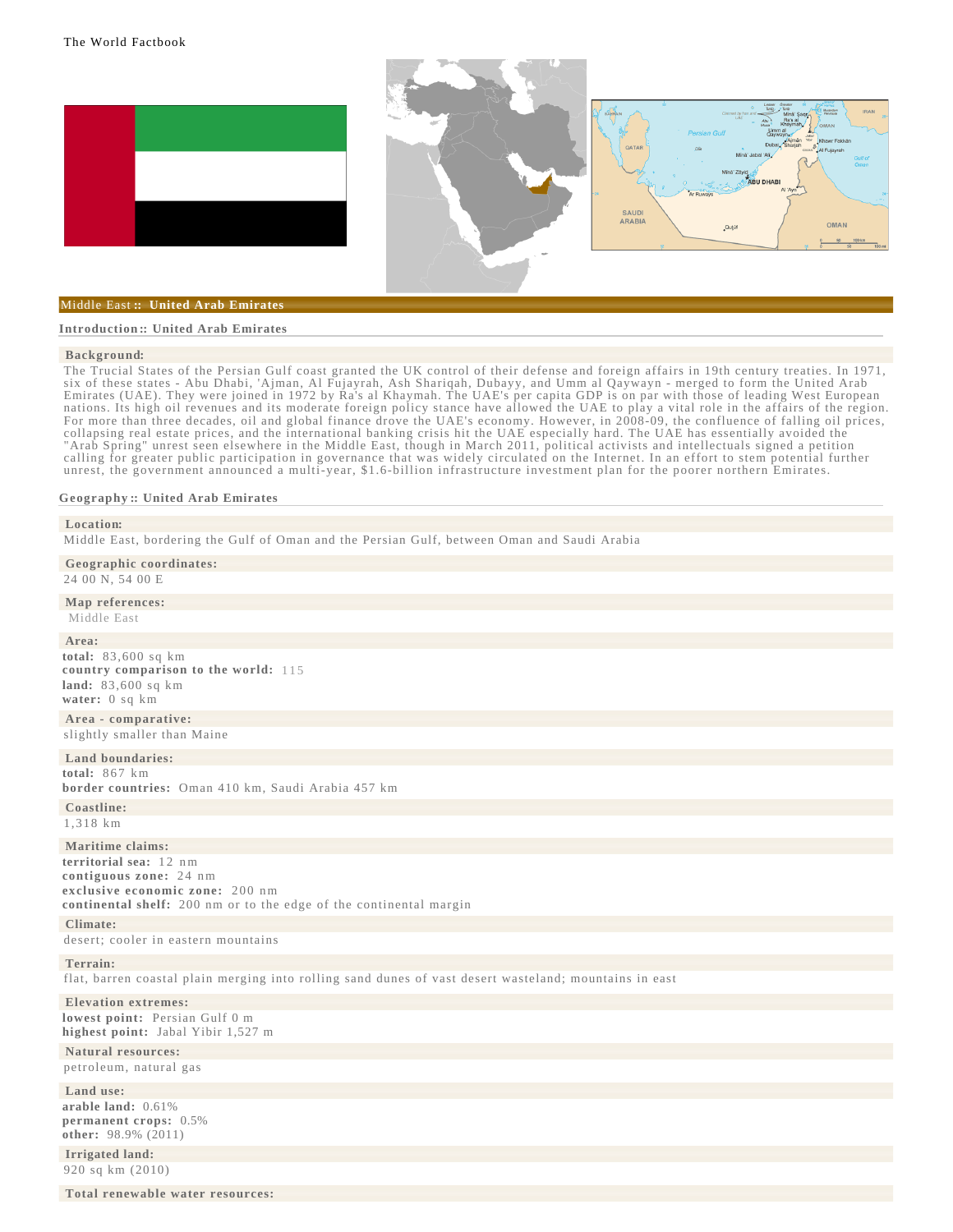### 0.15 cu km (2011)

# **[Freshwater withdrawal \(domestic/industrial/agricultural\):](file:/data/1/apps/httpd/htdocs/client_review/WFB_template_2013/docs/notesanddefs.html?fieldkey=2202&alphaletter=F&term=Freshwater withdrawal (domestic/industrial/agricultural))**

**total:** 3.99 cu km/yr (15%/2%/83%) **per capita:** 739.5 cu m/yr (2005)

# **[Natural hazards:](file:/data/1/apps/httpd/htdocs/client_review/WFB_template_2013/docs/notesanddefs.html?fieldkey=2021&alphaletter=N&term=Natural hazards)**

frequent sand and dust storms

### **[Environment - current issues:](file:/data/1/apps/httpd/htdocs/client_review/WFB_template_2013/docs/notesanddefs.html?fieldkey=2032&alphaletter=E&term=Environment - current issues)**

lack of natural freshwater resources compensated by desalination plants; desertification; beach pollution from oil spills

## **[Environment - international agreements:](file:/data/1/apps/httpd/htdocs/client_review/WFB_template_2013/docs/notesanddefs.html?fieldkey=2033&alphaletter=E&term=Environment - international agreements)**

**party to:** Biodiversity, Climate Change, Climate Change-Kyoto Protocol, Desertification, Endangered Species, Hazardous Wastes, Marine Dumping, Ozone Layer Protection

**signed, but not ratified:** Law of the Sea

## **[Geography - note:](file:/data/1/apps/httpd/htdocs/client_review/WFB_template_2013/docs/notesanddefs.html?fieldkey=2113&alphaletter=G&term=Geography - note)**

strategic location along southern approaches to Strait of Hormuz, a vital transit point for world crude oil

### **[People and Society ::](javascript:void();) [United Arab Emirates](javascript:void();)**

**[Nationality](file:/data/1/apps/httpd/htdocs/client_review/WFB_template_2013/docs/notesanddefs.html?fieldkey=2110&alphaletter=N&term=Nationality):** 

**noun:** Emirati(s) **adjective:** Emirati

### **[Ethnic groups:](file:/data/1/apps/httpd/htdocs/client_review/WFB_template_2013/docs/notesanddefs.html?fieldkey=2075&alphaletter=E&term=Ethnic groups)**

Emirati 19%, other Arab and Iranian 23%, South Asian 50%, other expatriates (includes Westerners and East Asians) 8% (1982) *note:* less than 20% are UAE citizens (1982)

### **[Languages:](file:/data/1/apps/httpd/htdocs/client_review/WFB_template_2013/docs/notesanddefs.html?fieldkey=2098&alphaletter=L&term=Languages)**

Arabic (official), Persian, English, Hindi, Urdu

### **[Religions:](file:/data/1/apps/httpd/htdocs/client_review/WFB_template_2013/docs/notesanddefs.html?fieldkey=2122&alphaletter=R&term=Religions)**

Muslim (Islam - official) 96% (Shia 16%), other (includes Christian, Hindu) 4%

**[Population:](file:/data/1/apps/httpd/htdocs/client_review/WFB_template_2013/docs/notesanddefs.html?fieldkey=2119&alphaletter=P&term=Population)** 5,473,972 (July 2013 est.)

**country comparison to the world:** [115](file:/data/1/apps/httpd/htdocs/client_review/WFB_template_2013/rankorder/2119rank.html?countryname=United Arab Emirates&countrycode=AE®ionCode=mde&rank=115#AE)  *note:* estimate is based on the results of the 2005 census that included a significantly higher estimate of net immigration of non-citizens than previous estimates

# **[Age structure:](file:/data/1/apps/httpd/htdocs/client_review/WFB_template_2013/docs/notesanddefs.html?fieldkey=2010&alphaletter=A&term=Age structure)**

**0-14 years:** 20.6% (male 577,599/female 551,346) **15-24 years:** 13.8% (male 449,258/female 306,410) **25-54 years:** 61.5% (male 2,570,054/female 798,070) **55-64 years:** 3.1% (male 127,569/female 40,996) **65 years and over:** 1% (male 33,481/female 19,189) (2013 est.)

### **[Dependency ratios:](file:/data/1/apps/httpd/htdocs/client_review/WFB_template_2013/docs/notesanddefs.html?fieldkey=2261&alphaletter=D&term=Dependency ratios)**

**total dependency ratio:** 18.6 % **youth dependency ratio:** 18.1 % **elderly dependency ratio:** 0.5 % **potential support ratio:** 201.7 (2013)

**[Median age:](file:/data/1/apps/httpd/htdocs/client_review/WFB_template_2013/docs/notesanddefs.html?fieldkey=2177&alphaletter=M&term=Median age) total:** 30.3 years **male:** 32 years **female:** 25 years (2013 est.)

# **[Population growth rate:](file:/data/1/apps/httpd/htdocs/client_review/WFB_template_2013/docs/notesanddefs.html?fieldkey=2002&alphaletter=P&term=Population growth rate)**

2.87% (2013 est.) **country comparison to the world:** [14](file:/data/1/apps/httpd/htdocs/client_review/WFB_template_2013/rankorder/2002rank.html?countryname=United Arab Emirates&countrycode=AE®ionCode=mde&rank=14#AE) 

# **[Birth rate:](file:/data/1/apps/httpd/htdocs/client_review/WFB_template_2013/docs/notesanddefs.html?fieldkey=2054&alphaletter=B&term=Birth rate)**

15.65 births/1,000 population (2013 est.) **country comparison to the world:** [129](file:/data/1/apps/httpd/htdocs/client_review/WFB_template_2013/rankorder/2054rank.html?countryname=United Arab Emirates&countrycode=AE®ionCode=mde&rank=129#AE) 

# **[Death rate:](file:/data/1/apps/httpd/htdocs/client_review/WFB_template_2013/docs/notesanddefs.html?fieldkey=2066&alphaletter=D&term=Death rate)**

2.01 deaths/1,000 population (2013 est.) **country comparison to the world:** [225](file:/data/1/apps/httpd/htdocs/client_review/WFB_template_2013/rankorder/2066rank.html?countryname=United Arab Emirates&countrycode=AE®ionCode=mde&rank=225#AE) 

# **[Net migration rate:](file:/data/1/apps/httpd/htdocs/client_review/WFB_template_2013/docs/notesanddefs.html?fieldkey=2112&alphaletter=N&term=Net migration rate)**

15.04 migrant(s)/1,000 population (2013 est.) **country comparison to the world:** [6](file:/data/1/apps/httpd/htdocs/client_review/WFB_template_2013/rankorder/2112rank.html?countryname=United Arab Emirates&countrycode=AE®ionCode=mde&rank=6#AE) 

# **[Urbanization:](file:/data/1/apps/httpd/htdocs/client_review/WFB_template_2013/docs/notesanddefs.html?fieldkey=2212&alphaletter=U&term=Urbanization)**

**urban population:** 84.4% of total population (2011) **rate of urbanization:** 2.52% annual rate of change (2010-15 est.)

**[Major urban areas - population:](file:/data/1/apps/httpd/htdocs/client_review/WFB_template_2013/docs/notesanddefs.html?fieldkey=2219&alphaletter=M&term=Major urban areas - population)** ABU DHABI (capital) 666,000 (2009)

**[Sex ratio:](file:/data/1/apps/httpd/htdocs/client_review/WFB_template_2013/docs/notesanddefs.html?fieldkey=2018&alphaletter=S&term=Sex ratio)**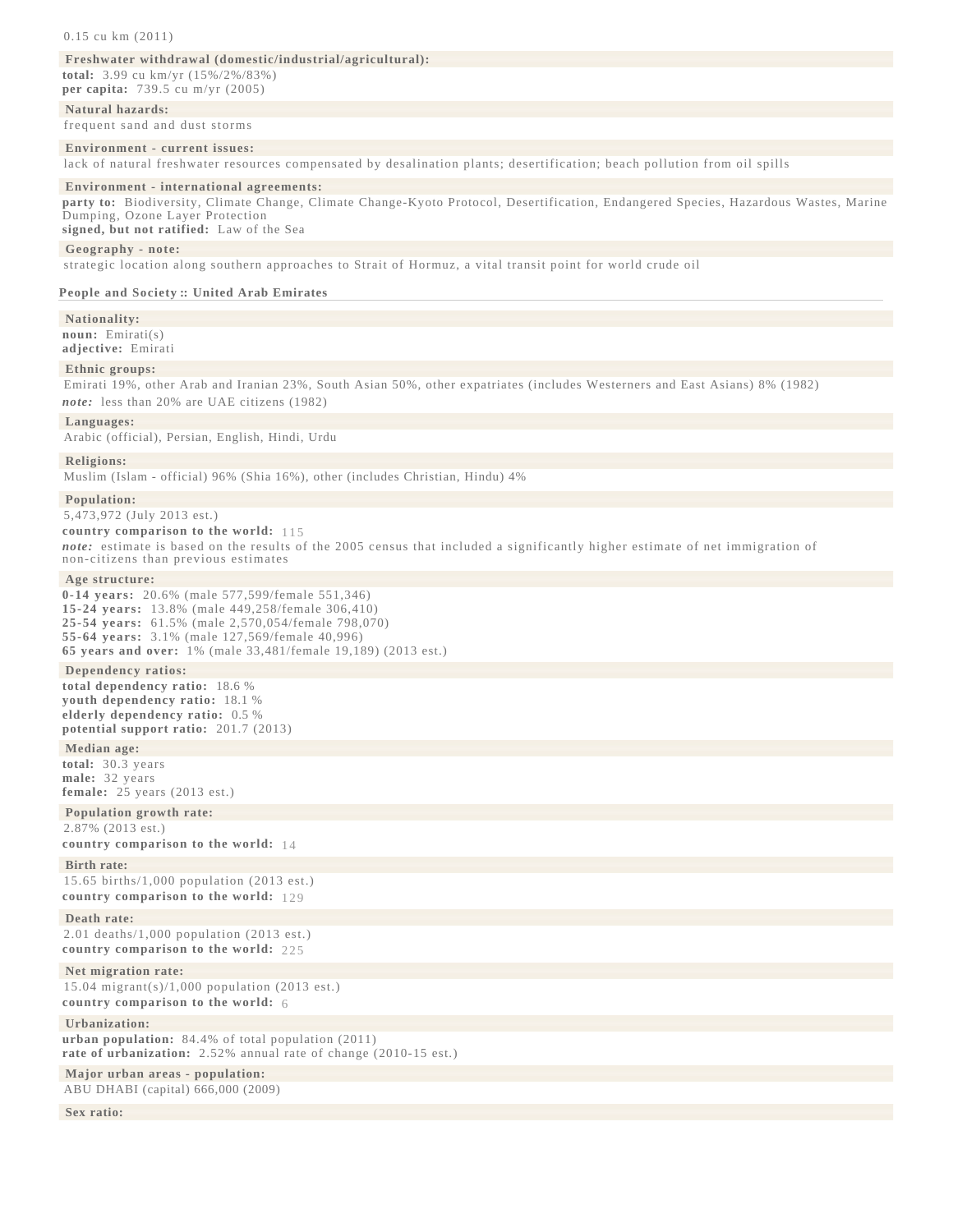**at birth:** 1.05 male(s)/female **0-14 years:** 1.05 male(s)/female **15-24 years:** 1.46 male(s)/female **25-54 years:** 3.23 male(s)/female **55-64 years:** 3.19 male(s)/female **65 years and over:** 1.77 male(s)/female **total population:** 2.19 male(s)/female (2013 est.) **[Maternal mortality rate:](file:/data/1/apps/httpd/htdocs/client_review/WFB_template_2013/docs/notesanddefs.html?fieldkey=2223&alphaletter=M&term=Maternal mortality rate)** 12 deaths/100,000 live births (2010) **country comparison to the world:** [147](file:/data/1/apps/httpd/htdocs/client_review/WFB_template_2013/rankorder/2223rank.html?countryname=United Arab Emirates&countrycode=AE®ionCode=mde&rank=147#AE)  **[Infant mortality rate:](file:/data/1/apps/httpd/htdocs/client_review/WFB_template_2013/docs/notesanddefs.html?fieldkey=2091&alphaletter=I&term=Infant mortality rate) total:** 11.25 deaths/1,000 live births **country comparison to the world:** [134](file:/data/1/apps/httpd/htdocs/client_review/WFB_template_2013/rankorder/2091rank.html?countryname=United Arab Emirates&countrycode=AE®ionCode=mde&rank=134#AE)  **male:** 13.12 deaths/1,000 live births **female:** 9.28 deaths/1,000 live births (2013 est.) **[Life expectancy at birth:](file:/data/1/apps/httpd/htdocs/client_review/WFB_template_2013/docs/notesanddefs.html?fieldkey=2102&alphaletter=L&term=Life expectancy at birth) total population:** 76.91 years **country comparison to the world:** [71](file:/data/1/apps/httpd/htdocs/client_review/WFB_template_2013/rankorder/2102rank.html?countryname=United Arab Emirates&countrycode=AE®ionCode=mde&rank=71#AE)  **male:** 74.31 years **female:** 79.63 years (2013 est.) **[Total fertility rate:](file:/data/1/apps/httpd/htdocs/client_review/WFB_template_2013/docs/notesanddefs.html?fieldkey=2127&alphaletter=T&term=Total fertility rate)** 2.37 children born/woman (2013 est.) **country comparison to the world:** [91](file:/data/1/apps/httpd/htdocs/client_review/WFB_template_2013/rankorder/2127rank.html?countryname=United Arab Emirates&countrycode=AE®ionCode=mde&rank=91#AE)  **[Contraceptive prevalence rate:](file:/data/1/apps/httpd/htdocs/client_review/WFB_template_2013/docs/notesanddefs.html?fieldkey=2258&alphaletter=C&term=Contraceptive prevalence rate)** 27.5% (1995) **[Health expenditures:](file:/data/1/apps/httpd/htdocs/client_review/WFB_template_2013/docs/notesanddefs.html?fieldkey=2225&alphaletter=H&term=Health expenditures)** 3.7% of GDP (2010) **country comparison to the world:** [172](file:/data/1/apps/httpd/htdocs/client_review/WFB_template_2013/rankorder/2225rank.html?countryname=United Arab Emirates&countrycode=AE®ionCode=mde&rank=172#AE)  **[Physicians density:](file:/data/1/apps/httpd/htdocs/client_review/WFB_template_2013/docs/notesanddefs.html?fieldkey=2226&alphaletter=P&term=Physicians density)** 1.93 physicians/1,000 population (2007) **[Hospital bed density:](file:/data/1/apps/httpd/htdocs/client_review/WFB_template_2013/docs/notesanddefs.html?fieldkey=2227&alphaletter=H&term=Hospital bed density)** 1.9 beds/1,000 population (2008) **[Drinking water source:](file:/data/1/apps/httpd/htdocs/client_review/WFB_template_2013/docs/notesanddefs.html?fieldkey=2216&alphaletter=D&term=Drinking water source) improved:**  urban: 100% of population rural: 100% of population total: 100% of population (2010 est.) **[Sanitation facility access:](file:/data/1/apps/httpd/htdocs/client_review/WFB_template_2013/docs/notesanddefs.html?fieldkey=2217&alphaletter=S&term=Sanitation facility access) improved:**  urban: 98% of population rural: 95% of population total: 98% of population **unimproved:**  urban: 2% of population rural: 5% of population total: 2% of population (2010 est.) **[HIV/AIDS - adult prevalence rate:](file:/data/1/apps/httpd/htdocs/client_review/WFB_template_2013/docs/notesanddefs.html?fieldkey=2155&alphaletter=H&term=HIV/AIDS - adult prevalence rate)** 0.2% (2001 est.) **country comparison to the world:** [93](file:/data/1/apps/httpd/htdocs/client_review/WFB_template_2013/rankorder/2155rank.html?countryname=United Arab Emirates&countrycode=AE®ionCode=mde&rank=93#AE)  **[HIV/AIDS - people living with HIV/AIDS:](file:/data/1/apps/httpd/htdocs/client_review/WFB_template_2013/docs/notesanddefs.html?fieldkey=2156&alphaletter=H&term=HIV/AIDS - people living with HIV/AIDS)** NA **[HIV/AIDS - deaths:](file:/data/1/apps/httpd/htdocs/client_review/WFB_template_2013/docs/notesanddefs.html?fieldkey=2157&alphaletter=H&term=HIV/AIDS - deaths)** NA **[Obesity - adult prevalence rate:](file:/data/1/apps/httpd/htdocs/client_review/WFB_template_2013/docs/notesanddefs.html?fieldkey=2228&alphaletter=O&term=Obesity - adult prevalence rate)** 32.7% (2008) **country comparison to the world:** [22](file:/data/1/apps/httpd/htdocs/client_review/WFB_template_2013/rankorder/2228rank.html?countryname=United Arab Emirates&countrycode=AE®ionCode=mde&rank=22#AE)  **[Education expenditures:](file:/data/1/apps/httpd/htdocs/client_review/WFB_template_2013/docs/notesanddefs.html?fieldkey=2206&alphaletter=E&term=Education expenditures)** 1.1% of GDP (2004) **country comparison to the world:** [171](file:/data/1/apps/httpd/htdocs/client_review/WFB_template_2013/rankorder/2206rank.html?countryname=United Arab Emirates&countrycode=AE®ionCode=mde&rank=171#AE)  **[Literacy:](file:/data/1/apps/httpd/htdocs/client_review/WFB_template_2013/docs/notesanddefs.html?fieldkey=2103&alphaletter=L&term=Literacy) definition:** age 15 and over can read and write **total population:** 90% **male:** 89.5% **female:** 91.5% (2005 est.) **[School life expectancy \(primary to tertiary education\):](file:/data/1/apps/httpd/htdocs/client_review/WFB_template_2013/docs/notesanddefs.html?fieldkey=2205&alphaletter=S&term=School life expectancy (primary to tertiary education)) total:** 13 years **male:** 13 years **female:** 14 years (2009)

**[Unemployment, youth ages 15-24:](file:/data/1/apps/httpd/htdocs/client_review/WFB_template_2013/docs/notesanddefs.html?fieldkey=2229&alphaletter=U&term=Unemployment, youth ages 15-24)**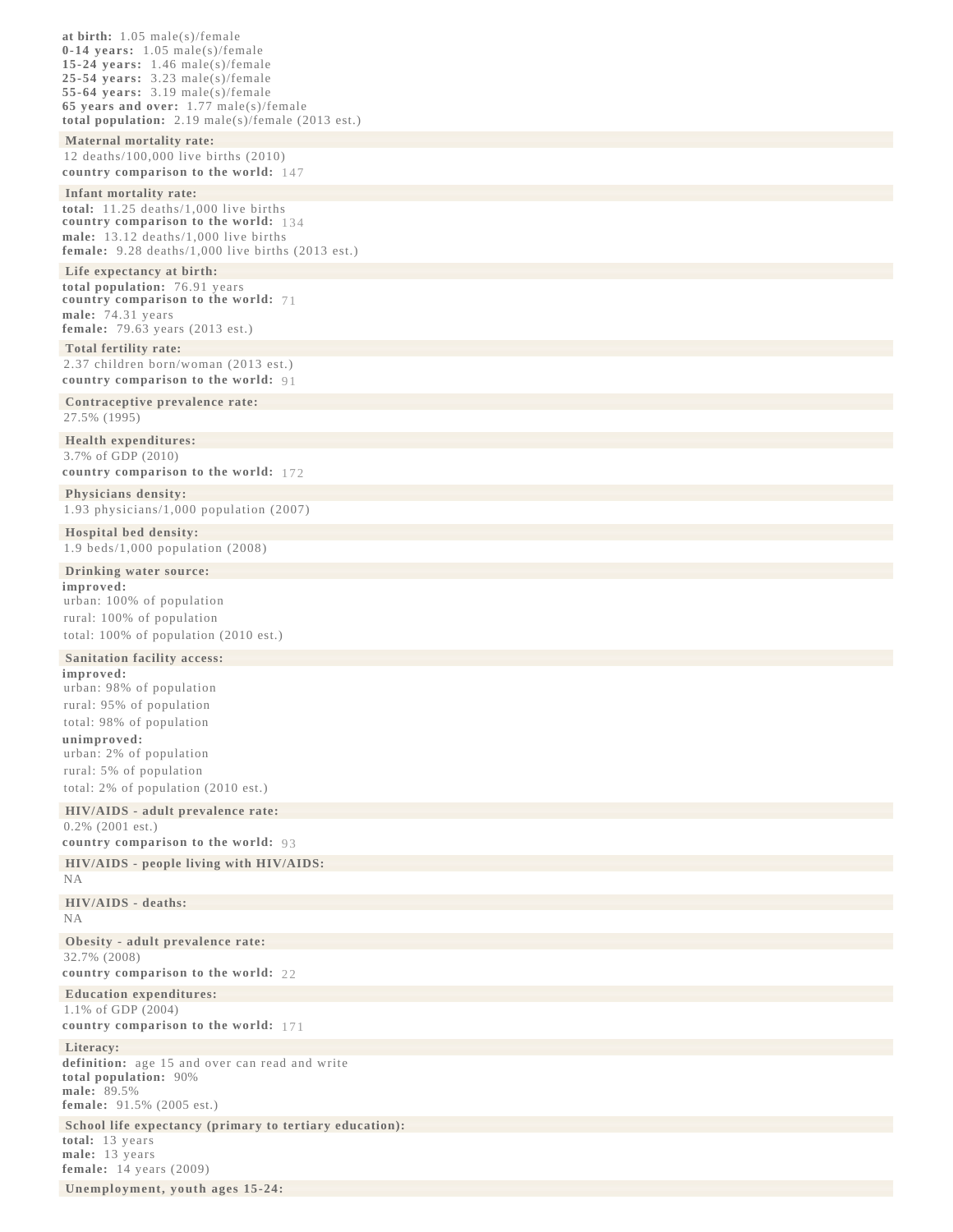# **[Government ::](javascript:void();) [United Arab Emirates](javascript:void();)**

### **[Country name](file:/data/1/apps/httpd/htdocs/client_review/WFB_template_2013/docs/notesanddefs.html?fieldkey=2142&alphaletter=C&term=Country name):**

**conventional long form:** United Arab Emirates **conventional short form:** none **local long form:** Al Imarat al Arabiyah al Muttahidah **local short form:** none **former:** Trucial Oman, Trucial States **abbreviation:** UAE

#### **[Government type:](file:/data/1/apps/httpd/htdocs/client_review/WFB_template_2013/docs/notesanddefs.html?fieldkey=2128&alphaletter=G&term=Government type)**

federation with specified powers delegated to the UAE federal government and other powers reserved to member emirates

#### **[Capital:](file:/data/1/apps/httpd/htdocs/client_review/WFB_template_2013/docs/notesanddefs.html?fieldkey=2057&alphaletter=C&term=Capital)**

**name:** Abu Dhabi **geographic coordinates:** 24 28 N, 54 22 E

**time difference:** UTC+4 (9 hours ahead of Washington, DC during Standard Time)

#### **[Administrative divisions:](file:/data/1/apps/httpd/htdocs/client_review/WFB_template_2013/docs/notesanddefs.html?fieldkey=2051&alphaletter=A&term=Administrative divisions)**

7 emirates (imarat, singular - imarah); Abu Zaby (Abu Dhabi), 'Ajman, Al Fujayrah, Ash Shariqah (Sharjah), Dubayy (Dubai), Ra's al Khaymah, Umm al Qaywayn

#### **[Independence:](file:/data/1/apps/httpd/htdocs/client_review/WFB_template_2013/docs/notesanddefs.html?fieldkey=2088&alphaletter=I&term=Independence)**

2 December 1971 (from the UK)

#### **[National holiday:](file:/data/1/apps/httpd/htdocs/client_review/WFB_template_2013/docs/notesanddefs.html?fieldkey=2109&alphaletter=N&term=National holiday)**

Independence Day, 2 December (1971)

#### **[Constitution:](file:/data/1/apps/httpd/htdocs/client_review/WFB_template_2013/docs/notesanddefs.html?fieldkey=2063&alphaletter=C&term=Constitution)**

2 December 1971; made permanent in 1996

#### **[Legal system:](file:/data/1/apps/httpd/htdocs/client_review/WFB_template_2013/docs/notesanddefs.html?fieldkey=2100&alphaletter=L&term=Legal system)**

mixed legal system of Islamic law and civil law

### **[International law organization participation:](file:/data/1/apps/httpd/htdocs/client_review/WFB_template_2013/docs/notesanddefs.html?fieldkey=2220&alphaletter=I&term=International law organization participation)**

has not submitted an ICJ jurisdiction declaration; non-party state to the ICCt

#### **[Suffrage:](file:/data/1/apps/httpd/htdocs/client_review/WFB_template_2013/docs/notesanddefs.html?fieldkey=2123&alphaletter=S&term=Suffrage)**

limited; note - rulers of the seven Emirates each select a proportion of voters for the Federal National Council (FNC) that together account for about 12 percent of the native Emirati population

#### **[Executive branch:](file:/data/1/apps/httpd/htdocs/client_review/WFB_template_2013/docs/notesanddefs.html?fieldkey=2077&alphaletter=E&term=Executive branch)**

**chief of state:** President KHALIFA bin Zayid Al-Nuhayyan (since 3 November 2004), ruler of Abu Zaby (Abu Dhabi) (since 4 November 2004); Vice President and Prime Minister MUHAMMAD BIN RASHID Al-Maktum (since 5 January 2006)

**head of government:** Prime Minister and Vice President MUHAMMAD BIN RASHID Al-Maktum (since 5 January 2006); Deputy Prime Ministers SAIF bin Zayid Al-Nuhayyan (since 11 May 2009) and MANSUR bin Zayid Al-Nuhayyan (since 11 May 2009)

# **cabinet:** Council of Ministers appointed by the president

(For more information visit the **[World Leaders website](file:/library/publications/world-leaders-1/index.html)** *note:* there is also a Federal Supreme Council (FSC) composed of the seven emirate rulers; the FSC is the highest constitutional authority in the UAE; establishes general policies and sanctions federal legislation; meets four times a year; Abu Zaby (Abu Dhabi) and

Dubayy (Dubai) rulers have effective veto power

**elections:** president and vice president elected by the FSC for five-year terms (no term limits) from among the seven FSC members; election last held 3 November 2004 upon the death of the UAE's Founding Father and first President ZAYID bin Sultan Al Nuhayyan (next election NA); prime minister and deputy prime minister appointed by the president

**election results:** KHALIFA bin Zayid Al-Nuhayyan elected president by a unanimous vote of the FSC; MUHAMMAD bin Rashid Al-Maktum unanimously affirmed vice president after the 2006 death of his brother Sheikh MAKTUM bin Rashid Al-Maktum

### **[Legislative branch:](file:/data/1/apps/httpd/htdocs/client_review/WFB_template_2013/docs/notesanddefs.html?fieldkey=2101&alphaletter=L&term=Legislative branch)**

unicameral Federal National Council (FNC) or Majlis al-Ittihad al-Watani (40 seats; 20 members appointed by the rulers of the constituent states, 20 members elected to serve four-year terms)

**elections:** last held on 24 September 2011 (next to be held in 2015); note - the electoral college was expanded from 6,689 voters in the December 2006 election to 129,274 in the September 2011 election; elections for candidates rather than party lists; 469 candidates including 85 women ran for 20 contested FNC seats

**election results:** elected seats by emirate - Abu Dhabi 4, Dubai 4, Sharjah 3, Ras al-Khaimah 3, Ajman 2, Fujairah 2, Umm al-Quwain 2; note - number of appointed seats for each emirate are same as elected seats

### **[Judicial branch:](file:/data/1/apps/httpd/htdocs/client_review/WFB_template_2013/docs/notesanddefs.html?fieldkey=2094&alphaletter=J&term=Judicial branch)**

**highest court(s):** Federal Supreme Court (consists of the court president and 4 judges)

**judge selection and term of office:** judges appointed by the federal president following approval by the Federal Supreme Council, which includes the rulers of the 7 emirates; judge term NA

**subordinate courts:** Federal Court of Cassation (determines the constitutionality of laws promulgated at the federal and local (emirate) levels; federal level courts of first instance and appeals courts; each emirate has its own court system

#### **[Political parties and leaders:](file:/data/1/apps/httpd/htdocs/client_review/WFB_template_2013/docs/notesanddefs.html?fieldkey=2118&alphaletter=P&term=Political parties and leaders)**

none; political parties are not allowed

### **[Political pressure groups and leaders:](file:/data/1/apps/httpd/htdocs/client_review/WFB_template_2013/docs/notesanddefs.html?fieldkey=2115&alphaletter=P&term=Political pressure groups and leaders)**

NA

# **[International organization participation:](file:/data/1/apps/httpd/htdocs/client_review/WFB_template_2013/docs/notesanddefs.html?fieldkey=2107&alphaletter=I&term=International organization participation)**

ABEDA, AfDB (nonregional member), AFESD, AMF, BIS, CAEU, CICA, FAO, G-77, GCC, IAEA, IBRD, ICAO, ICC (national committees), ICRM, IDA, IDB, IFAD, IFC, IFRCS, IHO, ILO, IMF, IMO, IMSO, Interpol, IOC, IPU, ISO, ITSO, ITU, LAS, MIGA, NAM, OAPEC, OIC, OIF (observer), OPCW, OPEC, PCA, UN, UNCTAD, UNESCO, UNIDO, UPU, WCO, WHO, WIPO, WMO, WTO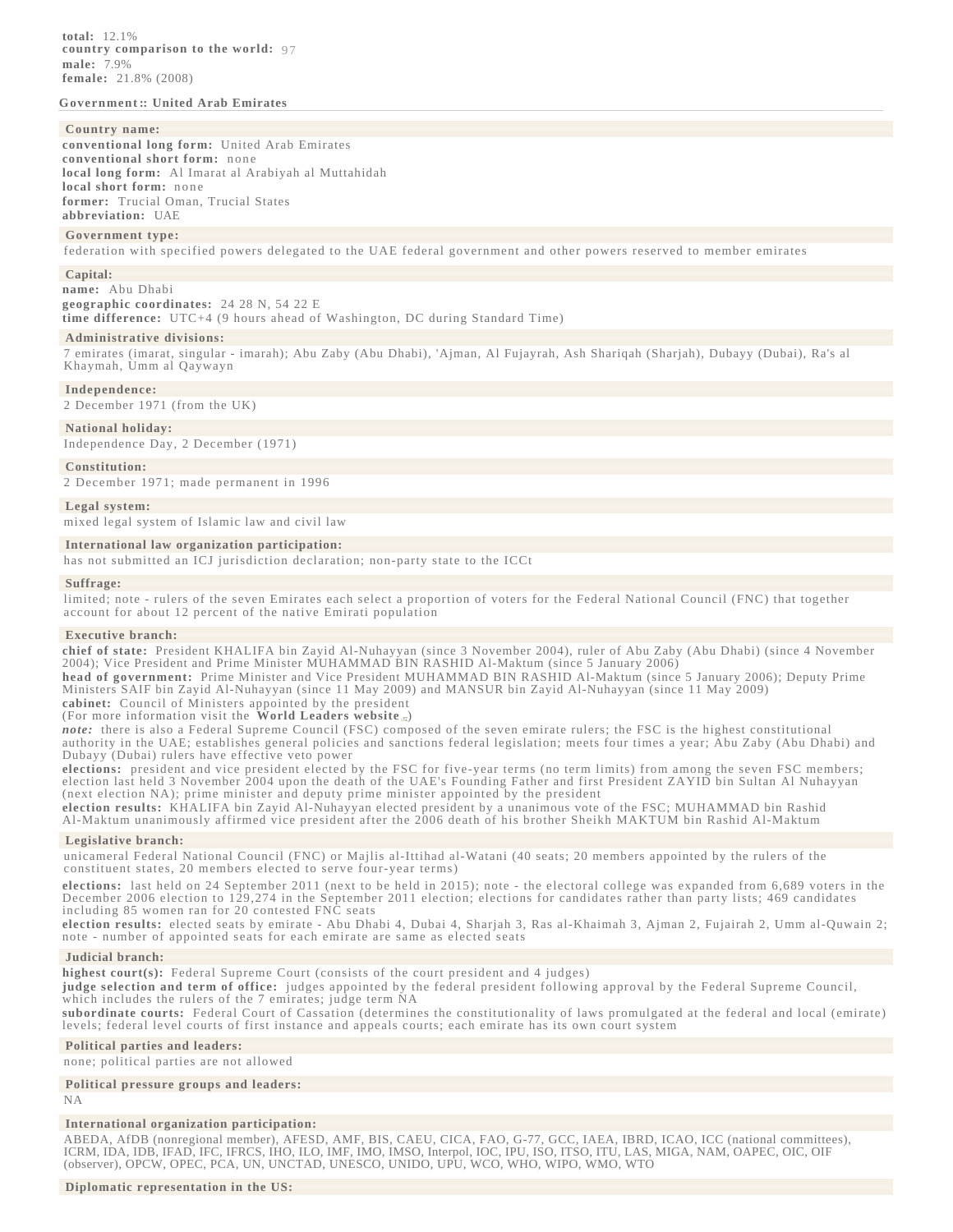**chief of mission:** Ambassador Yusif bin Mani bin Said al-UTAYBA **chancery:** 3522 International Court NW, Suite 400, Washington, DC 20008 **telephone:** [1] (202) 243-2400 **FAX:** [1] (202) 243-2432

## **[Diplomatic representation from the US:](file:/data/1/apps/httpd/htdocs/client_review/WFB_template_2013/docs/notesanddefs.html?fieldkey=2007&alphaletter=D&term=Diplomatic representation from the US)**

**chief of mission:** Ambassador Michael H. CORBIN **embassy:** Embassies District, Plot 38 Sector W59-02, Street No. 4, Abu Dhabi **mailing address:** P. O. Box 4009, Abu Dhabi **telephone:** [971] (2) 414-2200 **FAX:** [971] (2) 414-2603 **consulate(s) general:** Dubai

### **[Flag description:](file:/data/1/apps/httpd/htdocs/client_review/WFB_template_2013/docs/notesanddefs.html?fieldkey=2081&alphaletter=F&term=Flag description)**

three equal horizontal bands of green (top), white, and black with a wider vertical red band on the hoist side; the flag incorporates all four Pan-Arab colors, which in this case represent fertility (green), neutrality (white), petroleum resources (black), and unity (red); red was the traditional color incorporated into all flags of the emirates before their unification

#### **[National symbol\(s\):](file:/data/1/apps/httpd/htdocs/client_review/WFB_template_2013/docs/notesanddefs.html?fieldkey=2230&alphaletter=N&term=National symbol(s))**

golden falcon

### **[National anthem:](file:/data/1/apps/httpd/htdocs/client_review/WFB_template_2013/docs/notesanddefs.html?fieldkey=2218&alphaletter=N&term=National anthem)**

**name:** "Nashid al-watani al-imarati" (National Anthem of the UAE)

**PIAY ANTHEM** 

**lyrics/music:** AREF Al Sheikh Abdullah Al Hassan/Mohamad Abdel WAHAB *note:* music adopted 1971, lyrics adopted 1996; Mohamad Abdel WAHAB also composed the music for the anthem of Tunisia

#### **[Economy ::](javascript:void();) [United Arab Emirates](javascript:void();)**

#### **[Economy - overview](file:/data/1/apps/httpd/htdocs/client_review/WFB_template_2013/docs/notesanddefs.html?fieldkey=2116&alphaletter=E&term=Economy - overview):**

The UAE has an open economy with a high per capita income and a sizable annual trade surplus. Successful efforts at economic diversification have reduced the portion of GDP based on oil and gas output to 25%. Since the discovery of oil in the UAE more than 30 years ago, the country has undergone a profound transformation from an impoverished region of small desert principalities to a modern state with a high standard of living. The government has increased spending on job creation and infrastructure expansion and is opening up utilities to greater private sector involvement. In April 2004, the UAE signed a Trade and Investment Framework Agreement with Washington and in November 2004 agreed to undertake negotiations toward a Free Trade Agreement with the US; however, those talks have not moved forward. The country's Free Trade Zones - offering 100% foreign ownership and zero taxes - are helping to attract foreign investors. The global financial crisis, tight international credit, and deflated asset prices constricted the economy in 2009. UAE authorities tried to blunt the crisis by increasing spending and boosting liquidity in the banking sector. The crisis hit Dubai hardest, as it was heavily exposed to depressed real estate prices. Dubai lacked sufficient cash to meet its debt obligations, prompting global concern about its solvency. The UAE Central Bank and Abu Dhabi-based banks bought the largest shares. In December 2009 Dubai received an additional \$10 billion loan from the emirate of Abu Dhabi. Dependence on oil, a large expatriate workforce, and growing inflation pressures are significant long-term challenges. The UAE's strategic plan for the next few years focuses on diversification and creating more opportunities for nationals through improved education and increased private sector employment.

### **[GDP \(purchasing power parity\):](file:/data/1/apps/httpd/htdocs/client_review/WFB_template_2013/docs/notesanddefs.html?fieldkey=2001&alphaletter=G&term=GDP (purchasing power parity))**

\$275.8 billion (2012 est.) **country comparison to the world:** [50](file:/data/1/apps/httpd/htdocs/client_review/WFB_template_2013/rankorder/2001rank.html?countryname=United Arab Emirates&countrycode=AE®ionCode=mde&rank=50#AE)  \$265.4 billion (2011 est.) \$252.3 billion (2010 est.) *note:* data are in 2012 US dollars

**[GDP \(official exchange rate\):](file:/data/1/apps/httpd/htdocs/client_review/WFB_template_2013/docs/notesanddefs.html?fieldkey=2195&alphaletter=G&term=GDP (official exchange rate))** \$358.9 billion (2012 est.)

#### **[GDP - real growth rate:](file:/data/1/apps/httpd/htdocs/client_review/WFB_template_2013/docs/notesanddefs.html?fieldkey=2003&alphaletter=G&term=GDP - real growth rate)**

3.9% (2012 est.) **country comparison to the world:** [87](file:/data/1/apps/httpd/htdocs/client_review/WFB_template_2013/rankorder/2003rank.html?countryname=United Arab Emirates&countrycode=AE®ionCode=mde&rank=87#AE)  5.2% (2011 est.) 1.3% (2010 est.)

# **[GDP - per capita \(PPP\):](file:/data/1/apps/httpd/htdocs/client_review/WFB_template_2013/docs/notesanddefs.html?fieldkey=2004&alphaletter=G&term=GDP - per capita (PPP))**

\$49,800 (2012 est.) **country comparison to the world:** [15](file:/data/1/apps/httpd/htdocs/client_review/WFB_template_2013/rankorder/2004rank.html?countryname=United Arab Emirates&countrycode=AE®ionCode=mde&rank=15#AE)  \$49,400 (2011 est.) \$48,400 (2010 est.) *note:* data are in 2012 US dollars

# **[Gross national saving:](file:/data/1/apps/httpd/htdocs/client_review/WFB_template_2013/docs/notesanddefs.html?fieldkey=2260&alphaletter=G&term=Gross national saving)**

37% of GDP (2012 est.) **country comparison to the world:** [14](file:/data/1/apps/httpd/htdocs/client_review/WFB_template_2013/rankorder/2260rank.html?countryname=United Arab Emirates&countrycode=AE®ionCode=mde&rank=14#AE)  37.4% of GDP (2011 est.) 32.1% of GDP (2010 est.)

# **[GDP - composition, by end use:](file:/data/1/apps/httpd/htdocs/client_review/WFB_template_2013/docs/notesanddefs.html?fieldkey=2259&alphaletter=G&term=GDP - composition, by end use)**

**household consumption:** 50.5% **government consumption:** 7.1% **investment in fixed capital:** 29% **investment in inventories:** 0.9% **exports of goods and services:** 86.6% **imports of goods and services:** -74.1% (2012 est.)

**[GDP - composition, by sector of origin:](file:/data/1/apps/httpd/htdocs/client_review/WFB_template_2013/docs/notesanddefs.html?fieldkey=2012&alphaletter=G&term=GDP - composition, by sector of origin)**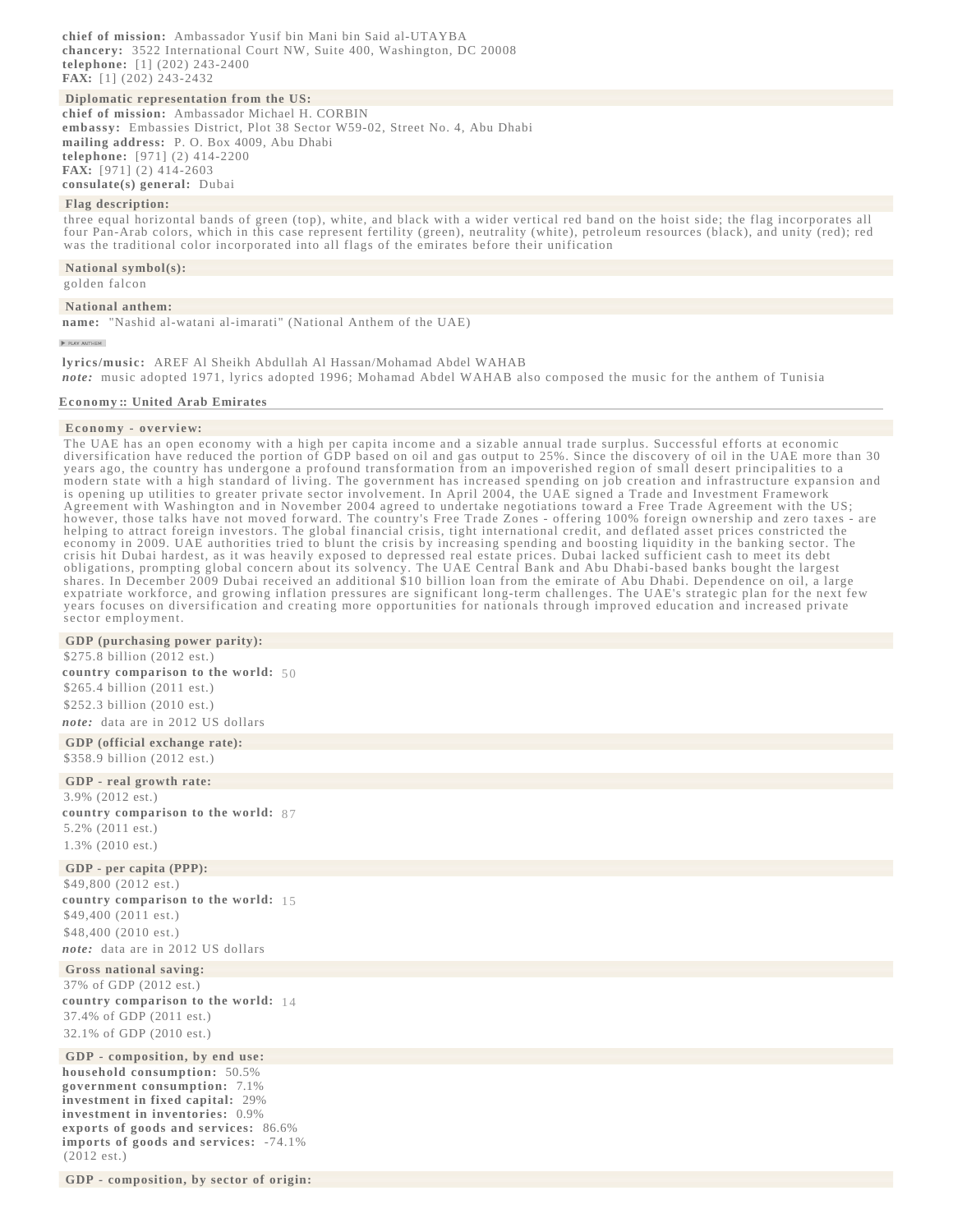**agriculture:** 0.8% **industry:** 56% **services:** 43.2% (2012 est.)

# **[Agriculture - products:](file:/data/1/apps/httpd/htdocs/client_review/WFB_template_2013/docs/notesanddefs.html?fieldkey=2052&alphaletter=A&term=Agriculture - products)**

dates, vegetables, watermelons; poultry, eggs, dairy products; fish

#### **[Industries:](file:/data/1/apps/httpd/htdocs/client_review/WFB_template_2013/docs/notesanddefs.html?fieldkey=2090&alphaletter=I&term=Industries)**

petroleum and petrochemicals; fishing, aluminum, cement, fertilizers, commercial ship repair, construction materials, some boat building, handicrafts, textiles

**[Industrial production growth rate:](file:/data/1/apps/httpd/htdocs/client_review/WFB_template_2013/docs/notesanddefs.html?fieldkey=2089&alphaletter=I&term=Industrial production growth rate)** 4.2% (2012 est.)

# **country comparison to the world:** [63](file:/data/1/apps/httpd/htdocs/client_review/WFB_template_2013/rankorder/2089rank.html?countryname=United Arab Emirates&countrycode=AE®ionCode=mde&rank=63#AE)

**[Labor force:](file:/data/1/apps/httpd/htdocs/client_review/WFB_template_2013/docs/notesanddefs.html?fieldkey=2095&alphaletter=L&term=Labor force)**

4.337 million **country comparison to the world:** [87](file:/data/1/apps/httpd/htdocs/client_review/WFB_template_2013/rankorder/2095rank.html?countryname=United Arab Emirates&countrycode=AE®ionCode=mde&rank=87#AE) 

*note:* expatriates account for about 85% of the work force (2012 est.)

**[Labor force - by occupation:](file:/data/1/apps/httpd/htdocs/client_review/WFB_template_2013/docs/notesanddefs.html?fieldkey=2048&alphaletter=L&term=Labor force - by occupation) agriculture:** 7% **industry:** 15% **services:** 78% (2000 est.)

**[Unemployment rate:](file:/data/1/apps/httpd/htdocs/client_review/WFB_template_2013/docs/notesanddefs.html?fieldkey=2129&alphaletter=U&term=Unemployment rate)** 2.4% (2001)

**country comparison to the world:** [17](file:/data/1/apps/httpd/htdocs/client_review/WFB_template_2013/rankorder/2129rank.html?countryname=United Arab Emirates&countrycode=AE®ionCode=mde&rank=17#AE) 

**[Population below poverty line:](file:/data/1/apps/httpd/htdocs/client_review/WFB_template_2013/docs/notesanddefs.html?fieldkey=2046&alphaletter=P&term=Population below poverty line)** 19.5% (2003)

**[Household income or consumption by percentage share:](file:/data/1/apps/httpd/htdocs/client_review/WFB_template_2013/docs/notesanddefs.html?fieldkey=2047&alphaletter=H&term=Household income or consumption by percentage share) lowest 10%:** NA%

**highest 10%:** NA%

**[Budget:](file:/data/1/apps/httpd/htdocs/client_review/WFB_template_2013/docs/notesanddefs.html?fieldkey=2056&alphaletter=B&term=Budget) revenues:** \$130.3 billion **expenditures:** \$114.2 billion (2012 est.)

**[Taxes and other revenues:](file:/data/1/apps/httpd/htdocs/client_review/WFB_template_2013/docs/notesanddefs.html?fieldkey=2221&alphaletter=T&term=Taxes and other revenues)** 36.3% of GDP (2012 est.) **country comparison to the world:** [59](file:/data/1/apps/httpd/htdocs/client_review/WFB_template_2013/rankorder/2221rank.html?countryname=United Arab Emirates&countrycode=AE®ionCode=mde&rank=59#AE) 

**[Budget surplus \(+\) or deficit \(-\):](file:/data/1/apps/httpd/htdocs/client_review/WFB_template_2013/docs/notesanddefs.html?fieldkey=2222&alphaletter=B&term=Budget surplus (+) or deficit (-))** 4.5% of GDP (2012 est.) **country comparison to the world:** [15](file:/data/1/apps/httpd/htdocs/client_review/WFB_template_2013/rankorder/2222rank.html?countryname=United Arab Emirates&countrycode=AE®ionCode=mde&rank=15#AE) 

# **[Public debt:](file:/data/1/apps/httpd/htdocs/client_review/WFB_template_2013/docs/notesanddefs.html?fieldkey=2186&alphaletter=P&term=Public debt)**

43.3% of GDP (2012 est.) **country comparison to the world:** [81](file:/data/1/apps/httpd/htdocs/client_review/WFB_template_2013/rankorder/2186rank.html?countryname=United Arab Emirates&countrycode=AE®ionCode=mde&rank=81#AE)  46.5% of GDP (2011 est.)

**[Fiscal year:](file:/data/1/apps/httpd/htdocs/client_review/WFB_template_2013/docs/notesanddefs.html?fieldkey=2080&alphaletter=F&term=Fiscal year)**

calendar year

**[Inflation rate \(consumer prices\):](file:/data/1/apps/httpd/htdocs/client_review/WFB_template_2013/docs/notesanddefs.html?fieldkey=2092&alphaletter=I&term=Inflation rate (consumer prices))** 0.7% (2012 est.) **country comparison to the world:** [11](file:/data/1/apps/httpd/htdocs/client_review/WFB_template_2013/rankorder/2092rank.html?countryname=United Arab Emirates&countrycode=AE®ionCode=mde&rank=11#AE)  0.9% (2011 est.)

**[Central bank discount rate:](file:/data/1/apps/httpd/htdocs/client_review/WFB_template_2013/docs/notesanddefs.html?fieldkey=2207&alphaletter=C&term=Central bank discount rate)** NA%

**[Stock of narrow money:](file:/data/1/apps/httpd/htdocs/client_review/WFB_template_2013/docs/notesanddefs.html?fieldkey=2214&alphaletter=S&term=Stock of narrow money)** \$80.53 billion (31 December 2012 est.) **country comparison to the world:** [41](file:/data/1/apps/httpd/htdocs/client_review/WFB_template_2013/rankorder/2214rank.html?countryname=United Arab Emirates&countrycode=AE®ionCode=mde&rank=41#AE)  \$71.9 billion (31 December 2011 est.)

**[Stock of broad money:](file:/data/1/apps/httpd/htdocs/client_review/WFB_template_2013/docs/notesanddefs.html?fieldkey=2215&alphaletter=S&term=Stock of broad money)** \$234.7 billion (31 December 2012 est.) **country comparison to the world:** [36](file:/data/1/apps/httpd/htdocs/client_review/WFB_template_2013/rankorder/2215rank.html?countryname=United Arab Emirates&countrycode=AE®ionCode=mde&rank=36#AE)  \$224.8 billion (31 December 2011 est.)

**[Stock of domestic credit:](file:/data/1/apps/httpd/htdocs/client_review/WFB_template_2013/docs/notesanddefs.html?fieldkey=2211&alphaletter=S&term=Stock of domestic credit)** \$313.7 billion (31 December 2012 est.) **country comparison to the world:** [34](file:/data/1/apps/httpd/htdocs/client_review/WFB_template_2013/rankorder/2211rank.html?countryname=United Arab Emirates&countrycode=AE®ionCode=mde&rank=34#AE)  \$293.2 billion (31 December 2011 est.)

**[Market value of publicly traded shares:](file:/data/1/apps/httpd/htdocs/client_review/WFB_template_2013/docs/notesanddefs.html?fieldkey=2200&alphaletter=M&term=Market value of publicly traded shares)**

\$93.77 billion (31 December 2011) **country comparison to the world:** [41](file:/data/1/apps/httpd/htdocs/client_review/WFB_template_2013/rankorder/2200rank.html?countryname=United Arab Emirates&countrycode=AE®ionCode=mde&rank=41#AE)  \$104.7 billion (31 December 2010) \$109.6 billion (31 December 2009)

**[Current account balance:](file:/data/1/apps/httpd/htdocs/client_review/WFB_template_2013/docs/notesanddefs.html?fieldkey=2187&alphaletter=C&term=Current account balance)**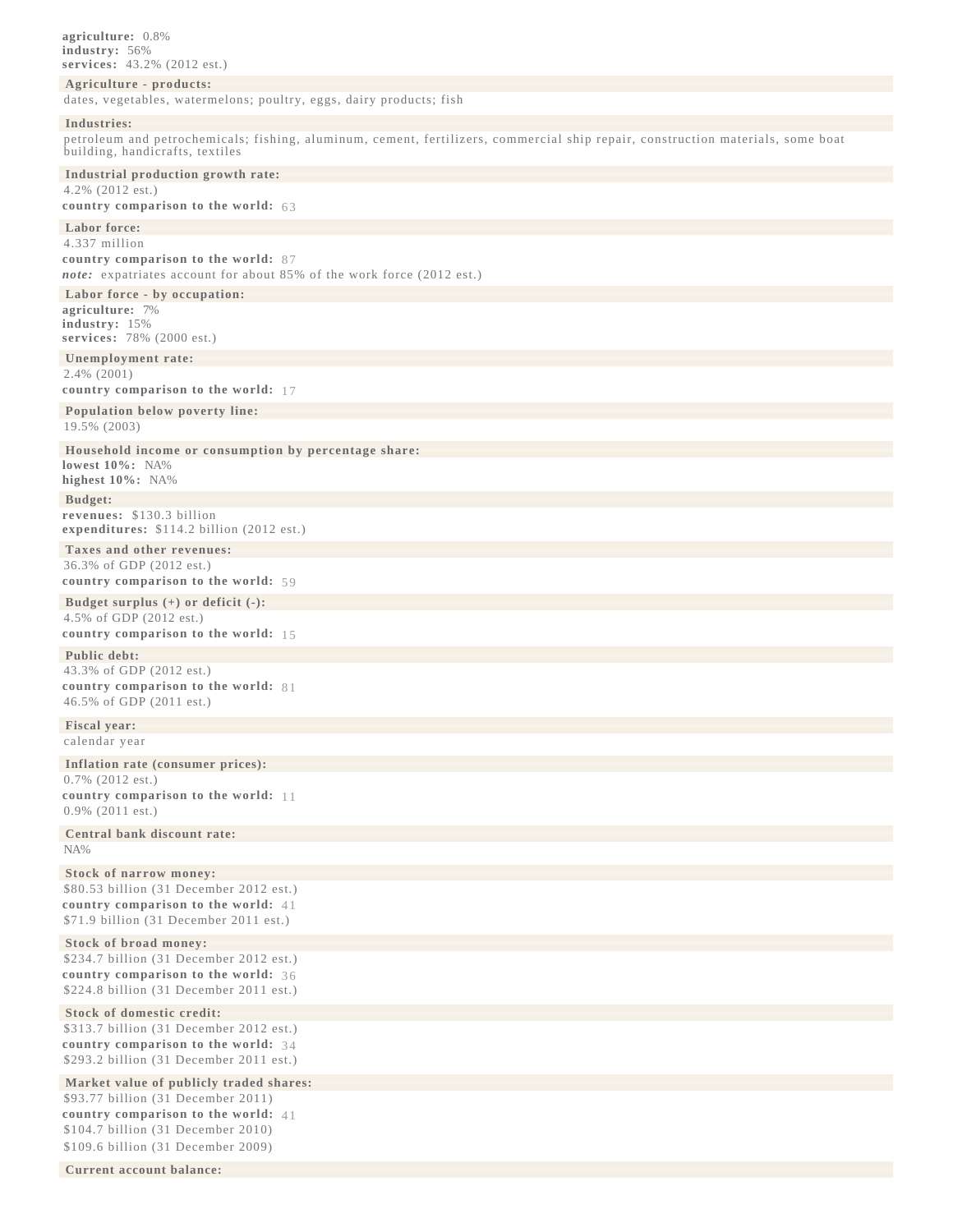\$26.76 billion (2012 est.) **country comparison to the world:** [15](file:/data/1/apps/httpd/htdocs/client_review/WFB_template_2013/rankorder/2187rank.html?countryname=United Arab Emirates&countrycode=AE®ionCode=mde&rank=15#AE)  \$30.65 billion (2011 est.)

#### **[Exports:](file:/data/1/apps/httpd/htdocs/client_review/WFB_template_2013/docs/notesanddefs.html?fieldkey=2078&alphaletter=E&term=Exports)**

\$300.9 billion (2012 est.) **country comparison to the world:** [19](file:/data/1/apps/httpd/htdocs/client_review/WFB_template_2013/rankorder/2078rank.html?countryname=United Arab Emirates&countrycode=AE®ionCode=mde&rank=19#AE)  \$281.6 billion (2011 est.)

# **[Exports - commodities:](file:/data/1/apps/httpd/htdocs/client_review/WFB_template_2013/docs/notesanddefs.html?fieldkey=2049&alphaletter=E&term=Exports - commodities)**

crude oil 45%, natural gas, reexports, dried fish, dates

### **[Exports - partners:](file:/data/1/apps/httpd/htdocs/client_review/WFB_template_2013/docs/notesanddefs.html?fieldkey=2050&alphaletter=E&term=Exports - partners)**

Japan 15.6%, India 13.4%, Iran 10.5%, Thailand 5.6%, Singapore 5.5%, South Korea 5.3% (2012)

# **[Imports:](file:/data/1/apps/httpd/htdocs/client_review/WFB_template_2013/docs/notesanddefs.html?fieldkey=2087&alphaletter=I&term=Imports)**

\$220.3 billion (2012 est.) **country comparison to the world:** [24](file:/data/1/apps/httpd/htdocs/client_review/WFB_template_2013/rankorder/2087rank.html?countryname=United Arab Emirates&countrycode=AE®ionCode=mde&rank=24#AE)  \$202.1 billion (2011 est.)

**[Imports - commodities:](file:/data/1/apps/httpd/htdocs/client_review/WFB_template_2013/docs/notesanddefs.html?fieldkey=2058&alphaletter=I&term=Imports - commodities)** machinery and transport equipment, chemicals, food

**[Imports - partners:](file:/data/1/apps/httpd/htdocs/client_review/WFB_template_2013/docs/notesanddefs.html?fieldkey=2061&alphaletter=I&term=Imports - partners)** India 17%, China 13.8%, US 10.5%, Germany 5.2%, Japan 4.2% (2012)

**[Reserves of foreign exchange and gold:](file:/data/1/apps/httpd/htdocs/client_review/WFB_template_2013/docs/notesanddefs.html?fieldkey=2188&alphaletter=R&term=Reserves of foreign exchange and gold)** \$42.97 billion (31 December 2012 est.) **country comparison to the world:** [45](file:/data/1/apps/httpd/htdocs/client_review/WFB_template_2013/rankorder/2188rank.html?countryname=United Arab Emirates&countrycode=AE®ionCode=mde&rank=45#AE)  \$37.27 billion (31 December 2011 est.)

### **[Debt - external:](file:/data/1/apps/httpd/htdocs/client_review/WFB_template_2013/docs/notesanddefs.html?fieldkey=2079&alphaletter=D&term=Debt - external)**

\$163.8 billion (31 December 2012 est.) **country comparison to the world:** [35](file:/data/1/apps/httpd/htdocs/client_review/WFB_template_2013/rankorder/2079rank.html?countryname=United Arab Emirates&countrycode=AE®ionCode=mde&rank=35#AE)  \$159.2 billion (31 December 2011 est.)

#### **[Stock of direct foreign investment - at home:](file:/data/1/apps/httpd/htdocs/client_review/WFB_template_2013/docs/notesanddefs.html?fieldkey=2198&alphaletter=S&term=Stock of direct foreign investment - at home)**

\$91.56 billion (31 December 2012 est.) **country comparison to the world:** [42](file:/data/1/apps/httpd/htdocs/client_review/WFB_template_2013/rankorder/2198rank.html?countryname=United Arab Emirates&countrycode=AE®ionCode=mde&rank=42#AE)  \$83.36 billion (31 December 2011 est.)

# **[Stock of direct foreign investment - abroad:](file:/data/1/apps/httpd/htdocs/client_review/WFB_template_2013/docs/notesanddefs.html?fieldkey=2199&alphaletter=S&term=Stock of direct foreign investment - abroad)**

\$58.1 billion (31 December 2012 est.) **country comparison to the world:** [35](file:/data/1/apps/httpd/htdocs/client_review/WFB_template_2013/rankorder/2199rank.html?countryname=United Arab Emirates&countrycode=AE®ionCode=mde&rank=35#AE)  \$55.6 billion (31 December 2011 est.)

### **[Exchange rates:](file:/data/1/apps/httpd/htdocs/client_review/WFB_template_2013/docs/notesanddefs.html?fieldkey=2076&alphaletter=E&term=Exchange rates)**

Emirati dirhams (AED) per US dollar - 3.673 (2012 est.) 3.673 (2011 est.) 3.6725 (2010 est.) 3.673 (2009) 3.6725 (2008)

### **[Energy ::](javascript:void();) [United Arab Emirates](javascript:void();)**

**[Electricity - production](file:/data/1/apps/httpd/htdocs/client_review/WFB_template_2013/docs/notesanddefs.html?fieldkey=2232&alphaletter=E&term=Electricity - production):**  83.31 billion kWh (2010 est.) **country comparison to the world:** [3 7](file:/data/1/apps/httpd/htdocs/client_review/WFB_template_2013/rankorder/2232rank.html?countryname=United Arab Emirates&countrycode=AE®ionCode=mde&rank=37#AE37)

**[Electricity - consumption:](file:/data/1/apps/httpd/htdocs/client_review/WFB_template_2013/docs/notesanddefs.html?fieldkey=2233&alphaletter=E&term=Electricity - consumption)** 74.12 billion kWh (2009 est.) **country comparison to the world:** [37](file:/data/1/apps/httpd/htdocs/client_review/WFB_template_2013/rankorder/2233rank.html?countryname=United Arab Emirates&countrycode=AE®ionCode=mde&rank=37#AE) 

**[Electricity - exports:](file:/data/1/apps/httpd/htdocs/client_review/WFB_template_2013/docs/notesanddefs.html?fieldkey=2234&alphaletter=E&term=Electricity - exports)** 0 kWh (2010 est.) **country comparison to the world:** [153](file:/data/1/apps/httpd/htdocs/client_review/WFB_template_2013/rankorder/2234rank.html?countryname=United Arab Emirates&countrycode=AE®ionCode=mde&rank=153#AE) 

**[Electricity - imports:](file:/data/1/apps/httpd/htdocs/client_review/WFB_template_2013/docs/notesanddefs.html?fieldkey=2235&alphaletter=E&term=Electricity - imports)**

0 kWh (2010 est.)

**country comparison to the world:** [153](file:/data/1/apps/httpd/htdocs/client_review/WFB_template_2013/rankorder/2235rank.html?countryname=United Arab Emirates&countrycode=AE®ionCode=mde&rank=153#AE) 

**[Electricity - installed generating](file:/data/1/apps/httpd/htdocs/client_review/WFB_template_2013/docs/notesanddefs.html?fieldkey=2236&alphaletter=E&term=Electricity - installed generating capacity) [capacity:](file:/data/1/apps/httpd/htdocs/client_review/WFB_template_2013/docs/notesanddefs.html?fieldkey=2236&alphaletter=E&term=Electricity - installed generating capacity)**

23.25 million kW (2009 est.) **country comparison to the world:** [34](file:/data/1/apps/httpd/htdocs/client_review/WFB_template_2013/rankorder/2236rank.html?countryname=United Arab Emirates&countrycode=AE®ionCode=mde&rank=34#AE) 

**[Electricity - from fossil fuels:](file:/data/1/apps/httpd/htdocs/client_review/WFB_template_2013/docs/notesanddefs.html?fieldkey=2237&alphaletter=E&term=Electricity - from fossil fuels)**

100% of total installed capacity (2009 est.) **country comparison to the world:** [46](file:/data/1/apps/httpd/htdocs/client_review/WFB_template_2013/rankorder/2237rank.html?countryname=United Arab Emirates&countrycode=AE®ionCode=mde&rank=46#AE) 

**[Electricity - from nuclear fuels:](file:/data/1/apps/httpd/htdocs/client_review/WFB_template_2013/docs/notesanddefs.html?fieldkey=2239&alphaletter=E&term=Electricity - from nuclear fuels)** 0% of total installed capacity (2009 est.) **country comparison to the world:** [34](file:/data/1/apps/httpd/htdocs/client_review/WFB_template_2013/rankorder/2239rank.html?countryname=United Arab Emirates&countrycode=AE®ionCode=mde&rank=34#AE)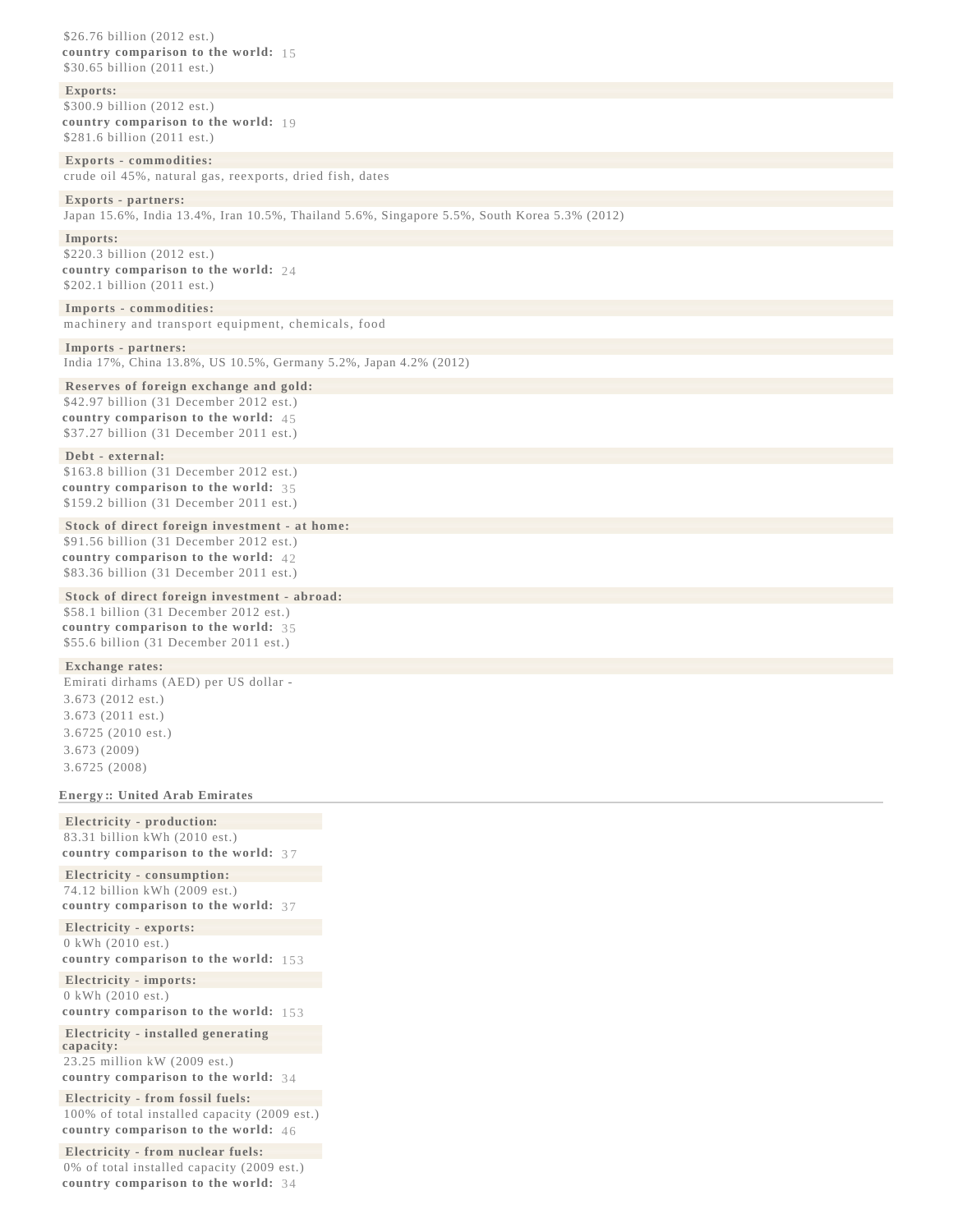**[Electricity - from hydroelectric plants:](file:/data/1/apps/httpd/htdocs/client_review/WFB_template_2013/docs/notesanddefs.html?fieldkey=2238&alphaletter=E&term=Electricity - from hydroelectric plants)** 0% of total installed capacity (2009 est.) **country comparison to the world:** [153](file:/data/1/apps/httpd/htdocs/client_review/WFB_template_2013/rankorder/2238rank.html?countryname=United Arab Emirates&countrycode=AE®ionCode=mde&rank=153#AE) 

**[Electricity - from other renewable](file:/data/1/apps/httpd/htdocs/client_review/WFB_template_2013/docs/notesanddefs.html?fieldkey=2240&alphaletter=E&term=Electricity - from other renewable sources) [sources:](file:/data/1/apps/httpd/htdocs/client_review/WFB_template_2013/docs/notesanddefs.html?fieldkey=2240&alphaletter=E&term=Electricity - from other renewable sources)** 0% of total installed capacity (2009 est.) **country comparison to the world:** [99](file:/data/1/apps/httpd/htdocs/client_review/WFB_template_2013/rankorder/2240rank.html?countryname=United Arab Emirates&countrycode=AE®ionCode=mde&rank=99#AE) 

**[Crude oil - production:](file:/data/1/apps/httpd/htdocs/client_review/WFB_template_2013/docs/notesanddefs.html?fieldkey=2241&alphaletter=C&term=Crude oil - production)** 3.087 million bbl/day (2011 est.) **country comparison to the world:** [7](file:/data/1/apps/httpd/htdocs/client_review/WFB_template_2013/rankorder/2241rank.html?countryname=United Arab Emirates&countrycode=AE®ionCode=mde&rank=7#AE) 

**[Crude oil - exports:](file:/data/1/apps/httpd/htdocs/client_review/WFB_template_2013/docs/notesanddefs.html?fieldkey=2242&alphaletter=C&term=Crude oil - exports)** 2.036 million bbl/day (2009 est.) **country comparison to the world:** [6](file:/data/1/apps/httpd/htdocs/client_review/WFB_template_2013/rankorder/2242rank.html?countryname=United Arab Emirates&countrycode=AE®ionCode=mde&rank=6#AE) 

**[Crude oil - imports:](file:/data/1/apps/httpd/htdocs/client_review/WFB_template_2013/docs/notesanddefs.html?fieldkey=2243&alphaletter=C&term=Crude oil - imports)** 0 bbl/day (2009 est.) **country comparison to the world:** [147](file:/data/1/apps/httpd/htdocs/client_review/WFB_template_2013/rankorder/2243rank.html?countryname=United Arab Emirates&countrycode=AE®ionCode=mde&rank=147#AE) 

**[Crude oil - proved reserves:](file:/data/1/apps/httpd/htdocs/client_review/WFB_template_2013/docs/notesanddefs.html?fieldkey=2244&alphaletter=C&term=Crude oil - proved reserves)** 97.8 billion bbl (1 January 2012 est.) **country comparison to the world:** [7](file:/data/1/apps/httpd/htdocs/client_review/WFB_template_2013/rankorder/2244rank.html?countryname=United Arab Emirates&countrycode=AE®ionCode=mde&rank=7#AE) 

**[Refined petroleum products](file:/data/1/apps/httpd/htdocs/client_review/WFB_template_2013/docs/notesanddefs.html?fieldkey=2245&alphaletter=R&term=Refined petroleum products - production)  [production:](file:/data/1/apps/httpd/htdocs/client_review/WFB_template_2013/docs/notesanddefs.html?fieldkey=2245&alphaletter=R&term=Refined petroleum products - production)**

346,900 bbl/day (2008 est.) **country comparison to the world:** [38](file:/data/1/apps/httpd/htdocs/client_review/WFB_template_2013/rankorder/2245rank.html?countryname=United Arab Emirates&countrycode=AE®ionCode=mde&rank=38#AE) 

**[Refined petroleum products](file:/data/1/apps/httpd/htdocs/client_review/WFB_template_2013/docs/notesanddefs.html?fieldkey=2246&alphaletter=R&term=Refined petroleum products - consumption)  [consumption:](file:/data/1/apps/httpd/htdocs/client_review/WFB_template_2013/docs/notesanddefs.html?fieldkey=2246&alphaletter=R&term=Refined petroleum products - consumption)**

572,100 bbl/day (2011 est.) **country comparison to the world:** [31](file:/data/1/apps/httpd/htdocs/client_review/WFB_template_2013/rankorder/2246rank.html?countryname=United Arab Emirates&countrycode=AE®ionCode=mde&rank=31#AE) 

**[Refined petroleum products - exports:](file:/data/1/apps/httpd/htdocs/client_review/WFB_template_2013/docs/notesanddefs.html?fieldkey=2247&alphaletter=R&term=Refined petroleum products - exports)** 452,400 bbl/day (2008 est.) **country comparison to the world:** [16](file:/data/1/apps/httpd/htdocs/client_review/WFB_template_2013/rankorder/2247rank.html?countryname=United Arab Emirates&countrycode=AE®ionCode=mde&rank=16#AE) 

**[Refined petroleum products - imports:](file:/data/1/apps/httpd/htdocs/client_review/WFB_template_2013/docs/notesanddefs.html?fieldkey=2248&alphaletter=R&term=Refined petroleum products - imports)** 377,300 bbl/day (2008 est.)

**country comparison to the world:** [16](file:/data/1/apps/httpd/htdocs/client_review/WFB_template_2013/rankorder/2248rank.html?countryname=United Arab Emirates&countrycode=AE®ionCode=mde&rank=16#AE) 

**[Natural gas - production:](file:/data/1/apps/httpd/htdocs/client_review/WFB_template_2013/docs/notesanddefs.html?fieldkey=2249&alphaletter=N&term=Natural gas - production)** 51.28 billion cu m (2010 est.) **country comparison to the world:** [18](file:/data/1/apps/httpd/htdocs/client_review/WFB_template_2013/rankorder/2249rank.html?countryname=United Arab Emirates&countrycode=AE®ionCode=mde&rank=18#AE) 

**[Natural gas - consumption:](file:/data/1/apps/httpd/htdocs/client_review/WFB_template_2013/docs/notesanddefs.html?fieldkey=2250&alphaletter=N&term=Natural gas - consumption)** 60.54 billion cu m (2010 est.) country comparison to the world: 13

**[Natural gas - exports:](file:/data/1/apps/httpd/htdocs/client_review/WFB_template_2013/docs/notesanddefs.html?fieldkey=2251&alphaletter=N&term=Natural gas - exports)** 7.65 billion cu m (2010 est.) **country comparison to the world:** [26](file:/data/1/apps/httpd/htdocs/client_review/WFB_template_2013/rankorder/2251rank.html?countryname=United Arab Emirates&countrycode=AE®ionCode=mde&rank=26#AE) 

**[Natural gas - imports:](file:/data/1/apps/httpd/htdocs/client_review/WFB_template_2013/docs/notesanddefs.html?fieldkey=2252&alphaletter=N&term=Natural gas - imports)** 16.91 billion cu m (2010 est.) **country comparison to the world:** [17](file:/data/1/apps/httpd/htdocs/client_review/WFB_template_2013/rankorder/2252rank.html?countryname=United Arab Emirates&countrycode=AE®ionCode=mde&rank=17#AE) 

**[Natural gas - proved reserves:](file:/data/1/apps/httpd/htdocs/client_review/WFB_template_2013/docs/notesanddefs.html?fieldkey=2253&alphaletter=N&term=Natural gas - proved reserves)** 6.089 trillion cu m (1 January 2012 est.) **country comparison to the world:** [7](file:/data/1/apps/httpd/htdocs/client_review/WFB_template_2013/rankorder/2253rank.html?countryname=United Arab Emirates&countrycode=AE®ionCode=mde&rank=7#AE) 

**[Carbon dioxide emissions from](file:/data/1/apps/httpd/htdocs/client_review/WFB_template_2013/docs/notesanddefs.html?fieldkey=2254&alphaletter=C&term=Carbon dioxide emissions from consumption of energy) [consumption of energy:](file:/data/1/apps/httpd/htdocs/client_review/WFB_template_2013/docs/notesanddefs.html?fieldkey=2254&alphaletter=C&term=Carbon dioxide emissions from consumption of energy)** 199.4 million Mt (2010 est.) **country comparison to the world:** [26](file:/data/1/apps/httpd/htdocs/client_review/WFB_template_2013/rankorder/2254rank.html?countryname=United Arab Emirates&countrycode=AE®ionCode=mde&rank=26#AE) 

**[Communications ::](javascript:void();) [United Arab Emirates](javascript:void();)**

**[Telephones - main lines in use](file:/data/1/apps/httpd/htdocs/client_review/WFB_template_2013/docs/notesanddefs.html?fieldkey=2150&alphaletter=T&term=Telephones - main lines in use):**  1.825 million (2011) **country comparison to the world:** [6 1](file:/data/1/apps/httpd/htdocs/client_review/WFB_template_2013/rankorder/2150rank.html?countryname=United Arab Emirates&countrycode=AE®ionCode=mde&rank=61#AE61)

**[Telephones - mobile cellular:](file:/data/1/apps/httpd/htdocs/client_review/WFB_template_2013/docs/notesanddefs.html?fieldkey=2151&alphaletter=T&term=Telephones - mobile cellular)** 11.727 million (2011)

**country comparison to the world:** [66](file:/data/1/apps/httpd/htdocs/client_review/WFB_template_2013/rankorder/2151rank.html?countryname=United Arab Emirates&countrycode=AE®ionCode=mde&rank=66#AE) 

# **[Telephone system:](file:/data/1/apps/httpd/htdocs/client_review/WFB_template_2013/docs/notesanddefs.html?fieldkey=2124&alphaletter=T&term=Telephone system)**

**general assessment:** modern fiber-optic integrated services; digital network with rapidly growing use of mobile-cellular telephones; key centers are Abu Dhabi and Dubai

**domestic:** microwave radio relay, fiber optic and coaxial cable

**international:** country code - 971; linked to the international submarine cable FLAG (Fiber-Optic Link Around the Globe); landing point for both the SEA-ME-WE-3 and SEA-ME-WE-4 submarine cable networks; satellite earth stations - 3 Intelsat (1 Atlantic Ocean and 2 Indian Ocean) and 1 Arabsat; tropospheric scatter to Bahrain; microwave radio relay to Saudi Arabia (2011)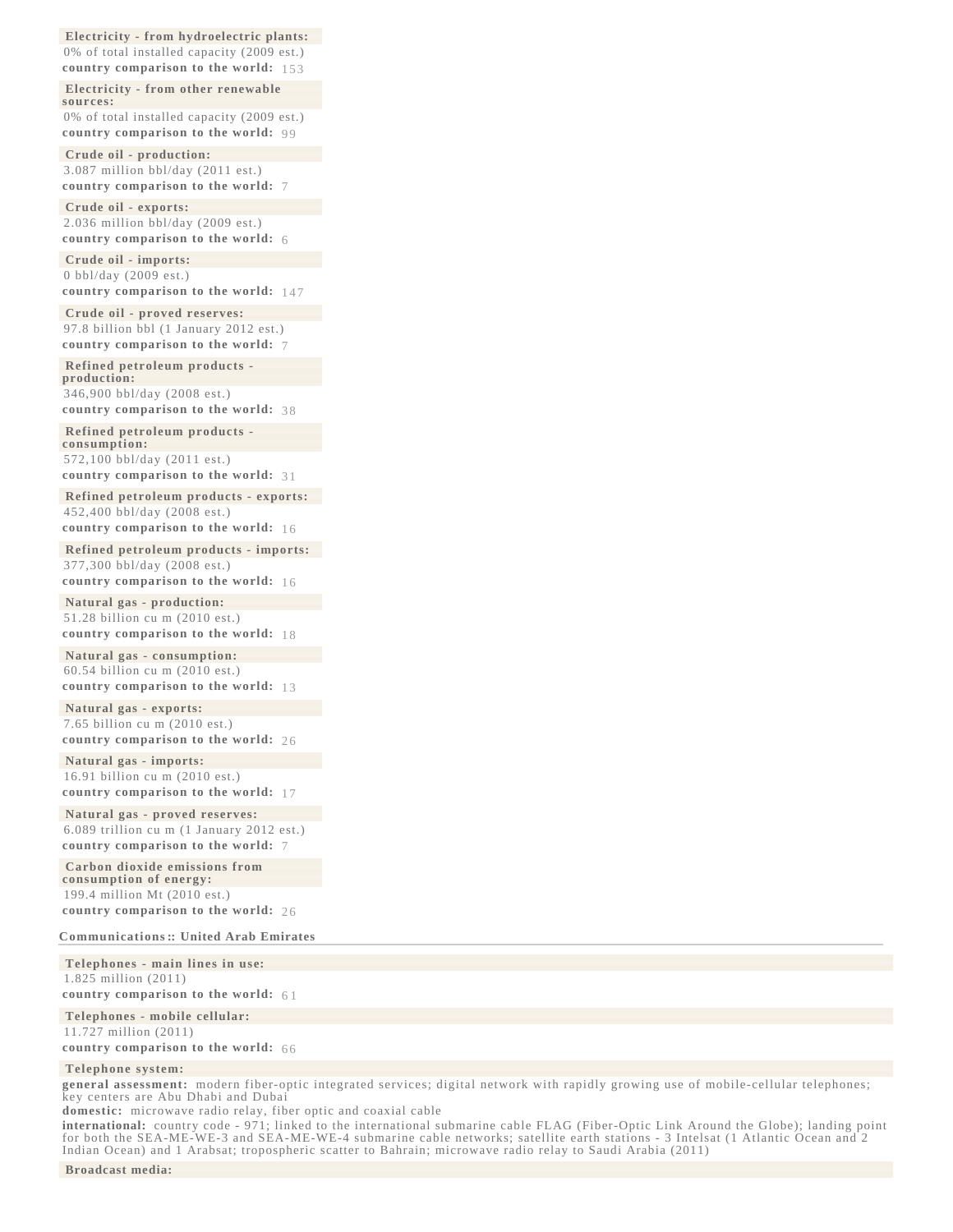except for the many organizations now operating in Dubai's Media Free Zone, most TV and radio stations remain government-owned; widespread use of satellite dishes provides access to pan-Arab and other international broadcasts (2007)

#### **[Internet country code:](file:/data/1/apps/httpd/htdocs/client_review/WFB_template_2013/docs/notesanddefs.html?fieldkey=2154&alphaletter=I&term=Internet country code)**

.ae

**[Internet hosts:](file:/data/1/apps/httpd/htdocs/client_review/WFB_template_2013/docs/notesanddefs.html?fieldkey=2184&alphaletter=I&term=Internet hosts)** 337,804 (2012) **country comparison to the world:** [61](file:/data/1/apps/httpd/htdocs/client_review/WFB_template_2013/rankorder/2184rank.html?countryname=United Arab Emirates&countrycode=AE®ionCode=mde&rank=61#AE) 

# **[Internet users:](file:/data/1/apps/httpd/htdocs/client_review/WFB_template_2013/docs/notesanddefs.html?fieldkey=2153&alphaletter=I&term=Internet users)**

3.449 million (2009) **country comparison to the world:** [61](file:/data/1/apps/httpd/htdocs/client_review/WFB_template_2013/rankorder/2153rank.html?countryname=United Arab Emirates&countrycode=AE®ionCode=mde&rank=61#AE) 

# **[Transportation ::](javascript:void();) [United Arab Emirates](javascript:void();)**

# **[Airports](file:/data/1/apps/httpd/htdocs/client_review/WFB_template_2013/docs/notesanddefs.html?fieldkey=2053&alphaletter=A&term=Airports):**

43 (2013) **country comparison to the world:** [100](file:/data/1/apps/httpd/htdocs/client_review/WFB_template_2013/rankorder/2053rank.html?countryname=United Arab Emirates&countrycode=AE®ionCode=mde&rank=100#AE100)

**[Airports - with paved runways:](file:/data/1/apps/httpd/htdocs/client_review/WFB_template_2013/docs/notesanddefs.html?fieldkey=2030&alphaletter=A&term=Airports - with paved runways)**

**total:** 2 5 **over 3,047 m:** 12 **2,438 to 3,047 m:** 3 **1,524 to 2,437 m:** 5 **914 to 1,523 m:** 3 **under 914 m:** 2 (2013)

# **[Airports - with unpaved runways:](file:/data/1/apps/httpd/htdocs/client_review/WFB_template_2013/docs/notesanddefs.html?fieldkey=2031&alphaletter=A&term=Airports - with unpaved runways)**

**total:** 1 8 **over 3,047 m:** 1 **2,438 to 3,047 m:** 1 **1,524 to 2,437 m:** 4 **914 to 1,523 m:** 6 **under 914 m:**  6 (2013)

# **[Heliports:](file:/data/1/apps/httpd/htdocs/client_review/WFB_template_2013/docs/notesanddefs.html?fieldkey=2019&alphaletter=H&term=Heliports)**

5 (2013)

### **[Pipelines:](file:/data/1/apps/httpd/htdocs/client_review/WFB_template_2013/docs/notesanddefs.html?fieldkey=2117&alphaletter=P&term=Pipelines)**

condensate 533 km; gas 3,277 km; liquid petroleum gas 300 km; oil 3,287 km; oil/gas/water 24 km; refined products 218 km; water 99 km (2013)

# **[Roadways:](file:/data/1/apps/httpd/htdocs/client_review/WFB_template_2013/docs/notesanddefs.html?fieldkey=2085&alphaletter=R&term=Roadways)**

**total:** 4,080 km **country comparison to the world:** [157](file:/data/1/apps/httpd/htdocs/client_review/WFB_template_2013/rankorder/2085rank.html?countryname=United Arab Emirates&countrycode=AE®ionCode=mde&rank=157#AE)  **paved:** 4,080 km (includes 253 km of expressways) (2008)

#### **[Merchant marine:](file:/data/1/apps/httpd/htdocs/client_review/WFB_template_2013/docs/notesanddefs.html?fieldkey=2108&alphaletter=M&term=Merchant marine)**

**total:** 6 1

**country comparison to the world:** [65](file:/data/1/apps/httpd/htdocs/client_review/WFB_template_2013/rankorder/2108rank.html?countryname=United Arab Emirates&countrycode=AE®ionCode=mde&rank=65#AE) 

**by type:** bulk carrier 3, cargo 13, chemical tanker 8, container 7, liquefied gas 1, passenger/cargo 1, petroleum tanker 24, roll on/roll off 4

## **foreign-owned:** 13 (Greece 3, Kuwait 10)

**registered in other countries:** 253 (Bahamas 23, Barbados 1, Belize 3, Cambodia 2, Comoros 8, Cyprus 3, Georgia 2, Gibraltar 5, Honduras 1, Hong Kong 1, India 4, Iran 2, Jordan 2, Liberia 37, Malta 1, Marshall Islands 12, Mexico 1, Netherlands 4, North Korea 2, Panama 83, Papua New Guinea 6, Philippines 1, Saint Kitts and Nevis 8, Saint Vincent and the Grenadines 3, Saudi Arabia 6, Sierra Leone 1, Singapore 10, Tanzania 3, Togo 1, UK 8, Vanuatu 1, unknown 8)  $(2010)$ 

### **[Ports and terminals:](file:/data/1/apps/httpd/htdocs/client_review/WFB_template_2013/docs/notesanddefs.html?fieldkey=2120&alphaletter=P&term=Ports and terminals)**

Al Fujayrah, Mina' Jabal 'Ali (Dubai), Khor Fakkan (Khawr Fakkan), Mubarraz Island, Mina' Rashid (Dubai), Mina' Saqr (Ra's al Khaymah)

## **[Military ::](javascript:void();) [United Arab Emirates](javascript:void();)**

### **[Military branches](file:/data/1/apps/httpd/htdocs/client_review/WFB_template_2013/docs/notesanddefs.html?fieldkey=2055&alphaletter=M&term=Military branches):**

United Arab Emirates Armed Forces: Critical Infrastructure Coastal Patrol Agency (CNIA), Land Forces, Navy, Air Force and Air Defense, Border and Coast Guard Directorate (BCGD) (2012)

# **[Military service age and obligation:](file:/data/1/apps/httpd/htdocs/client_review/WFB_template_2013/docs/notesanddefs.html?fieldkey=2024&alphaletter=M&term=Military service age and obligation)**

18 years of age for voluntary military service; 18 years of age for officers and women; no conscription; 16-22 years of age for candidates for the UAE Naval College (2012)

# **[Manpower available for military service:](file:/data/1/apps/httpd/htdocs/client_review/WFB_template_2013/docs/notesanddefs.html?fieldkey=2105&alphaletter=M&term=Manpower available for military service)**

**males age 16-49:** 2,676,928 (includes non-nationals) **females age 16-49:** 981,649 (2010 est.)

# **[Manpower fit for military service:](file:/data/1/apps/httpd/htdocs/client_review/WFB_template_2013/docs/notesanddefs.html?fieldkey=2025&alphaletter=M&term=Manpower fit for military service)**

**males age 16-49:** 2,229,366

**females age 16-49:** 842,759 (2010 est.)

# **[Manpower reaching militarily significant age annually:](file:/data/1/apps/httpd/htdocs/client_review/WFB_template_2013/docs/notesanddefs.html?fieldkey=2026&alphaletter=M&term=Manpower reaching militarily significant age annually)**

**male:** 27,439 **female:** 24,419 (2010 est.)

#### **[Military expenditures:](file:/data/1/apps/httpd/htdocs/client_review/WFB_template_2013/docs/notesanddefs.html?fieldkey=2034&alphaletter=M&term=Military expenditures)** 6.4% of GDP (2012)

**country comparison to the world:** [9](file:/data/1/apps/httpd/htdocs/client_review/WFB_template_2013/rankorder/2034rank.html?countryname=United Arab Emirates&countrycode=AE®ionCode=mde&rank=9#AE)